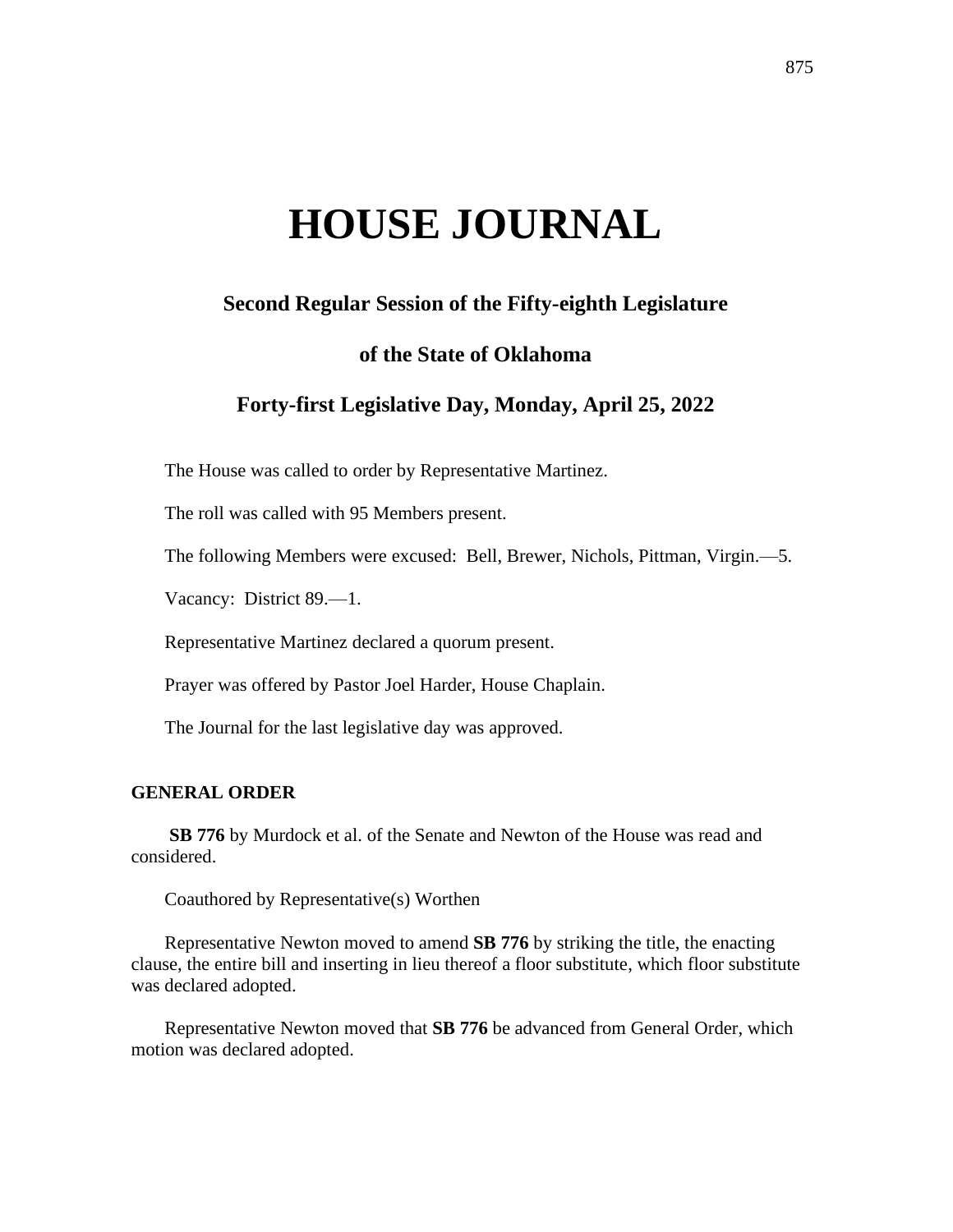# **THIRD READING**

**SB 776** was read at length for the third time. On passage of the measure and emergency, the roll call was as follows:

Aye: Baker, Bashore, Bennett, Blancett, Boatman, Boles, Burns, Bush, Caldwell (Chad), Caldwell (Trey), Conley, Cornwell, Crosswhite Hader, Culver, Davis, Dempsey, Dollens, Echols, Fetgatter, Ford, Frix, Fugate, Goodwin, Grego, Hardin (David), Hasenbeck, Hilbert, Hill, Humphrey, Johns, Kendrix, Kerbs, Lawson, Lepak, Lowe (Dick), Luttrell, Manger, Marti, Martinez, May, McBride, McDugle, McEntire, Miller, Moore, Munson, Newton, Nollan, O'Donnell, Olsen, Osburn, Pae, Patzkowsky, Pfeiffer, Phillips, Provenzano, Randleman, Ranson, Roberts (Eric), Roe, Rosecrants, Russ, Sims, Smith, Sneed, Stark, Sterling, Stinson, Strom, Talley, Townley, Vancuren, Waldron, Wallace, West (Josh), West (Rick), West (Tammy), Williams, Wolfley, Worthen, Mr. Speaker.--81.

Nay: Gann, Hardin (Tommy), Steagall, Stearman, Turner, West (Kevin).--6.

Excused: Bell, Brewer, Dills, Dobrinski, Kannady, Lowe (Jason), Mize, Nichols, Pittman, Roberts (Dustin), Roberts (Sean), Virgin, Walke.--13.

Vacancy: District 89.--1.

The measure and emergency passed.

**SB 776** was referred for engrossment.

# **GENERAL ORDER**

**SB 1286** by Stanley of the Senate and Miller of the House was read and considered.

Representative Miller moved that **SB 1286** be advanced from General Order, which motion was declared adopted.

# **THIRD READING**

**SB 1286** was read at length for the third time. On passage of the measure and emergency, the roll call was as follows:

Aye: Baker, Bashore, Bennett, Blancett, Boatman, Boles, Burns, Bush, Caldwell (Chad), Caldwell (Trey), Conley, Cornwell, Crosswhite Hader, Culver, Davis, Dempsey, Dollens, Echols, Fetgatter, Ford, Frix, Fugate, Gann, Goodwin, Grego, Hardin (David), Hardin (Tommy), Hasenbeck, Hilbert, Johns, Kendrix, Kerbs, Lawson, Lepak, Lowe (Dick), Luttrell, Manger, Marti, Martinez, May, McBride, McDugle, McEntire, Miller, Moore, Munson, Newton, Nollan, O'Donnell, Olsen, Osburn, Pae, Patzkowsky, Pfeiffer, Phillips, Provenzano, Randleman, Ranson, Roberts (Dustin), Roberts (Eric), Rosecrants, Russ, Sims, Smith, Sneed, Stark, Steagall, Stearman, Sterling, Stinson, Strom, Talley,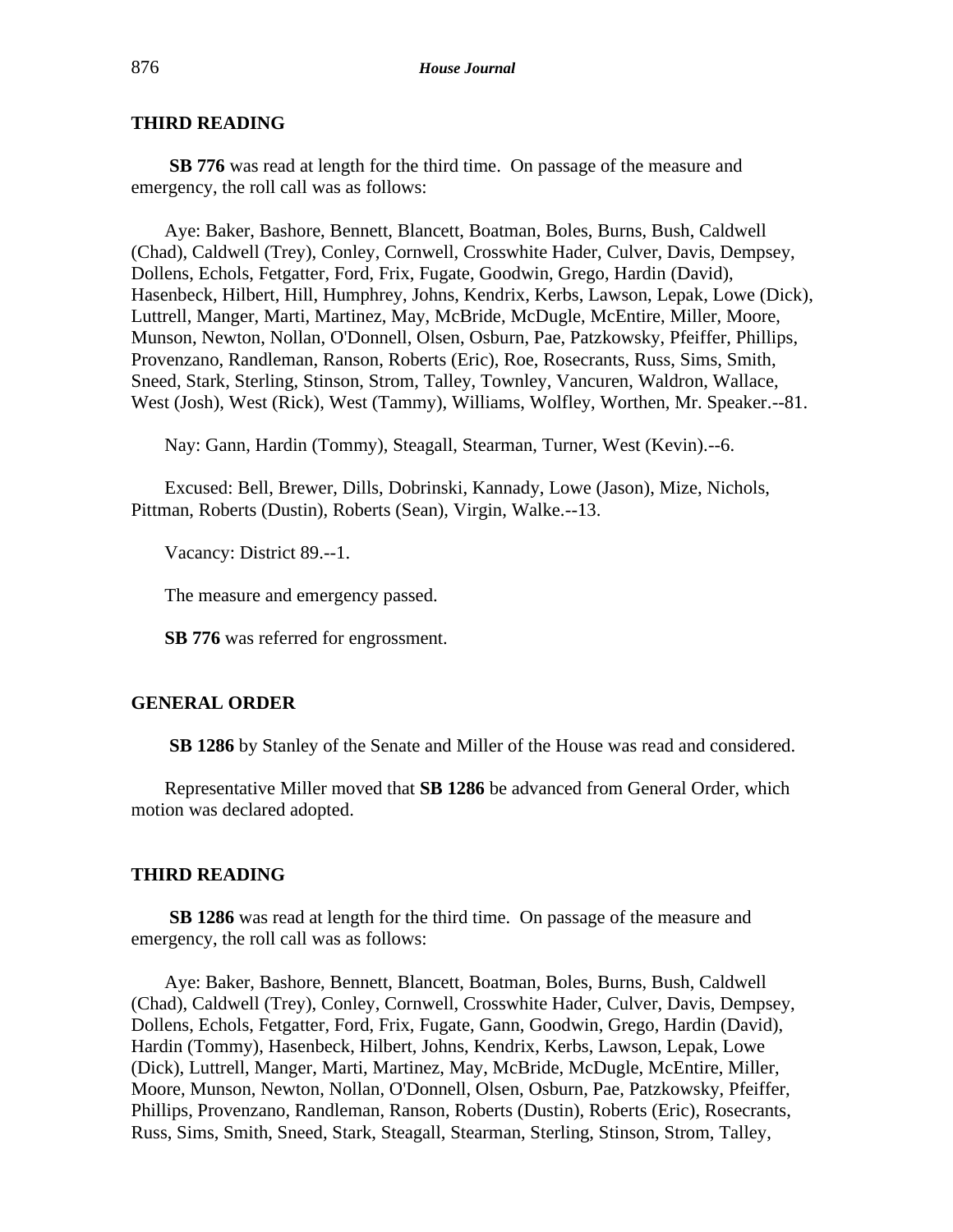Townley, Turner, Vancuren, Waldron, Wallace, West (Josh), West (Kevin), West (Rick), West (Tammy), Williams, Wolfley, Worthen, Mr. Speaker.--85.

Excused: Bell, Brewer, Dills, Dobrinski, Hill, Humphrey, Kannady, Lowe (Jason), Mize, Nichols, Pittman, Roberts (Sean), Roe, Virgin, Walke.--15.

Vacancy: District 89.--1.

The measure and emergency passed.

The Presiding Officer signed, in open session, Engrossed **SB 1286** and ordered same returned to the Honorable Senate.

#### **GENERAL ORDER**

**SB 1809** by Garvin et al. of the Senate and Boles of the House was read and considered.

Representative Boles moved that **SB 1809** be advanced from General Order, which motion was declared adopted.

#### **THIRD READING**

**SB 1809** was read at length for the third time. On passage of the measure, the roll call was as follows:

Aye: Baker, Bashore, Bennett, Blancett, Boatman, Boles, Burns, Bush, Caldwell (Chad), Caldwell (Trey), Conley, Cornwell, Crosswhite Hader, Culver, Davis, Dempsey, Dobrinski, Dollens, Echols, Fetgatter, Ford, Frix, Fugate, Goodwin, Grego, Hardin (David), Hasenbeck, Hilbert, Johns, Kendrix, Kerbs, Lawson, Lepak, Lowe (Dick), Luttrell, Manger, Marti, Martinez, May, McBride, McDugle, McEntire, Miller, Moore, Munson, Newton, Nollan, O'Donnell, Olsen, Osburn, Pae, Patzkowsky, Phillips, Provenzano, Randleman, Ranson, Roberts (Dustin), Rosecrants, Russ, Sims, Smith, Sneed, Stark, Steagall, Sterling, Stinson, Strom, Talley, Townley, Turner, Vancuren, Waldron, Wallace, West (Josh), West (Kevin), West (Tammy), Williams, Wolfley, Worthen, Mr. Speaker.--80.

Nay: Gann, Hardin (Tommy), Roberts (Eric), Stearman, West (Rick).--5.

Excused: Bell, Brewer, Dills, Hill, Humphrey, Kannady, Lowe (Jason), Mize, Nichols, Pfeiffer, Pittman, Roberts (Sean), Roe, Virgin, Walke.--15.

Vacancy: District 89.--1.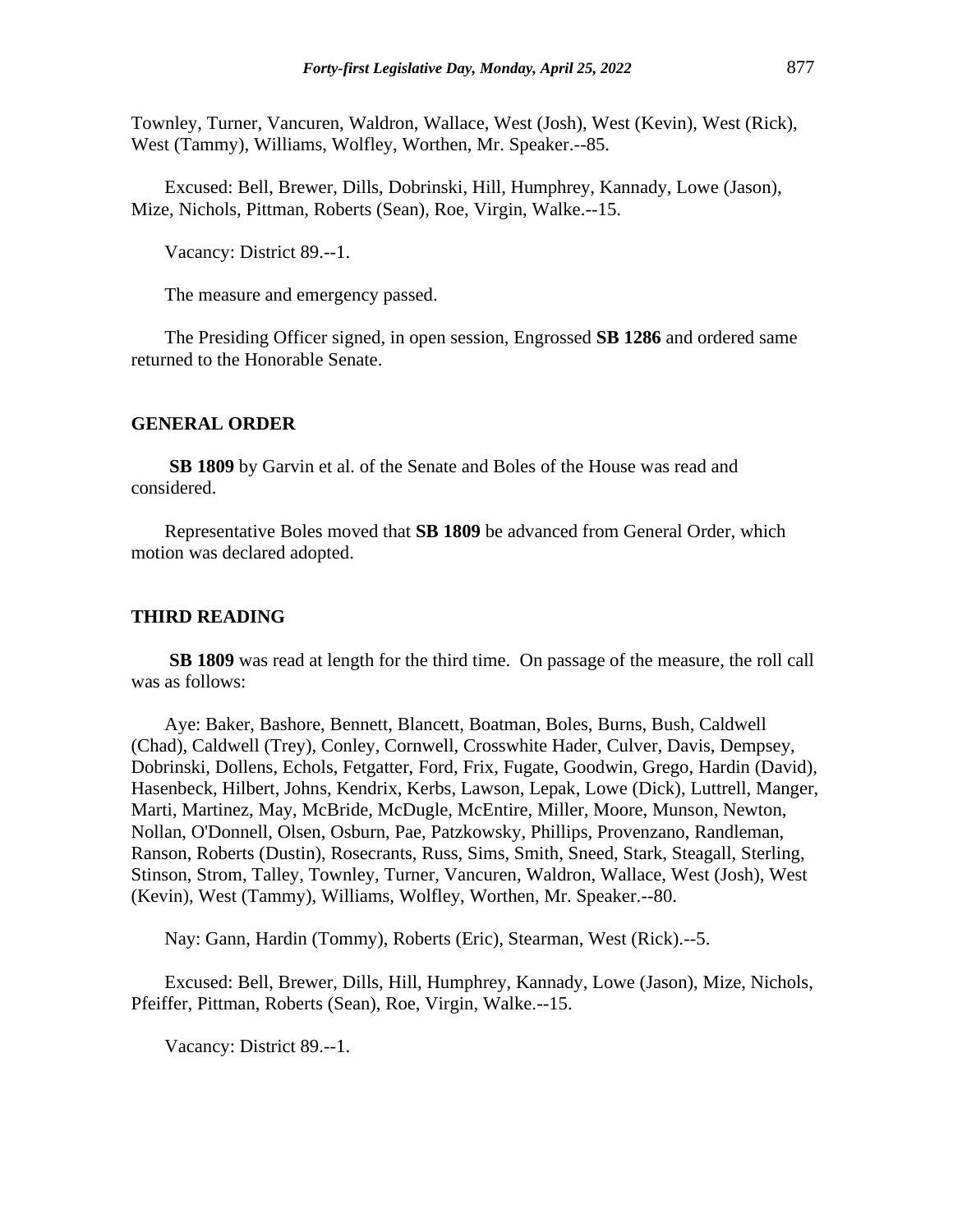The measure passed.

The Presiding Officer signed, in open session, Engrossed **SB 1809** and ordered same returned to the Honorable Senate.

# **GENERAL ORDER**

**SB 1737** by Stephens et al. of the Senate and Patzkowsky of the House was read and considered.

Coauthored by Representative(s) Hill, Burns

Coauthored by Senator(s) Jett

Representative Patzkowsky moved to amend **SB 1737,** Page 2, Section 1, Lines 12 and 13 by deleting the phrase "in a conspicuous location"; Line 13 by deleting the phrase "each entrance of"; Line 14 by inserting after the period "." the following language: "Signage shall be located at the perimeter of the property and of adequate size so that the sign is viewable from appropriate easements or the public roadway. The Oklahoma Medical Marijuana Authority shall promulgate rules on the dimensions and font size of the required signage."; and Line 23 by inserting after the word "signage" and before the word "in" the following language: "within sixty (60) days after the renewal of each application for a medical marijuana commercial grower liscense".

Representative Patzkowsky moved to amend the main amendment to **SB 1737** by deleting the amendatory language on Page 2, Section 1, Line 14 and inserting in lieu thereof, the following language: "Signage shall be located at the perimeter of the property with dimensions measuring no less than eighteen (18) inches by twenty-four (24) inches with a font size of no less than two (2) inches. Information required to be displayed on the sign shall be in black standardized font on a white background. The Oklahoma Medical Marijuana Authority shall promulgate rules as necessary regarding the size, placement, issuance and specifications of the required signage."; and Page 3, Section 1, Line 2 by inserting after the period "." the following language: "Upon issuance of a temporary license, all medical marijuana commercial grower licensees shall be required to comply with the provisions of this subsection prior to the prelicensure inspection conducted by the Authority.", which amendment to the main amendment was adopted.

Representative Patzkowsky moved adoption of the amendment, as amended, which amendment was declared adopted.

Representative Patzkowsky moved that **SB 1737** be advanced from General Order, which motion was declared adopted.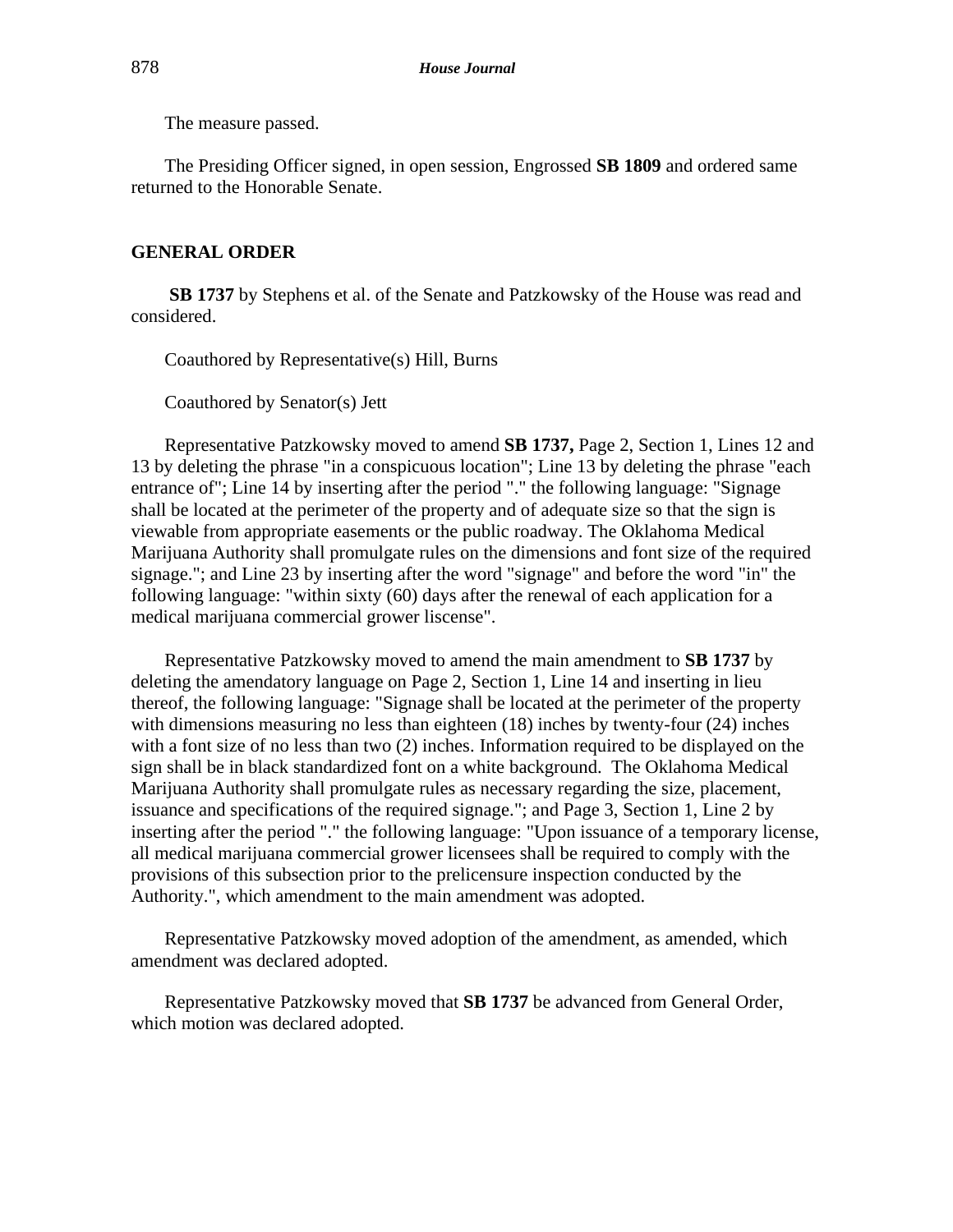#### **THIRD READING**

Aye: Baker, Bashore, Bennett, Boatman, Boles, Burns, Bush, Caldwell (Chad), Caldwell (Trey), Conley, Cornwell, Crosswhite Hader, Culver, Davis, Dempsey, Dobrinski, Dollens, Echols, Fetgatter, Ford, Frix, Fugate, Goodwin, Grego, Hardin (David), Hilbert, Humphrey, Johns, Kendrix, Kerbs, Lepak, Lowe (Dick), Luttrell, Manger, Marti, Martinez, May, McBride, McDugle, Miller, Munson, Newton, Nollan, O'Donnell, Olsen, Osburn, Pae, Patzkowsky, Pfeiffer, Phillips, Provenzano, Randleman, Ranson, Roberts (Dustin), Roberts (Eric), Rosecrants, Russ, Sims, Smith, Sneed, Stark, Steagall, Sterling, Stinson, Strom, Talley, Townley, Turner, Vancuren, Waldron, Wallace, West (Josh), West (Kevin), West (Tammy), Williams, Wolfley, Worthen, Mr. Speaker.--78.

Nay: Gann, Hardin (Tommy), Hasenbeck, McEntire, Stearman, West (Rick).--6.

Excused: Bell, Blancett, Brewer, Dills, Hill, Kannady, Lawson, Lowe (Jason), Mize, Moore, Nichols, Pittman, Roberts (Sean), Roe, Virgin, Walke.--16.

Vacancy: District 89.--1.

**SB 1737** was read at length for the third time. On passage of the measure, the roll call was as follows:

The measure passed.

**SB 1737** was referred for engrossment.

#### **GENERAL ORDER**

**SB 1430** by Stanley of the Senate and Manger of the House was read and considered.

Representative Manger moved to suspend House Rule 8.8 for the purpose of allowing consideration of an untimely filed floor amendment, which motion was declared adopted upon roll call as follows:

Aye: Baker, Bashore, Blancett, Boatman, Boles, Burns, Bush, Caldwell (Trey), Conley, Cornwell, Crosswhite Hader, Culver, Davis, Dempsey, Dobrinski, Dollens, Echols, Fetgatter, Ford, Frix, Gann, Grego, Hardin (David), Hardin (Tommy), Hilbert, Humphrey, Johns, Kendrix, Kerbs, Lawson, Lepak, Lowe (Dick), Lowe (Jason), Luttrell, Manger, Marti, Martinez, May, McBride, Miller, Newton, Nollan, O'Donnell, Olsen, Osburn, Pae, Patzkowsky, Pfeiffer, Randleman, Roberts (Dustin), Roberts (Eric), Russ, Sims, Smith, Sneed, Stark, Steagall, Stearman, Sterling, Stinson, Talley, Townley, Vancuren, Wallace, West (Josh), West (Kevin), West (Rick), West (Tammy), Williams, Wolfley, Worthen, Mr. Speaker.--72.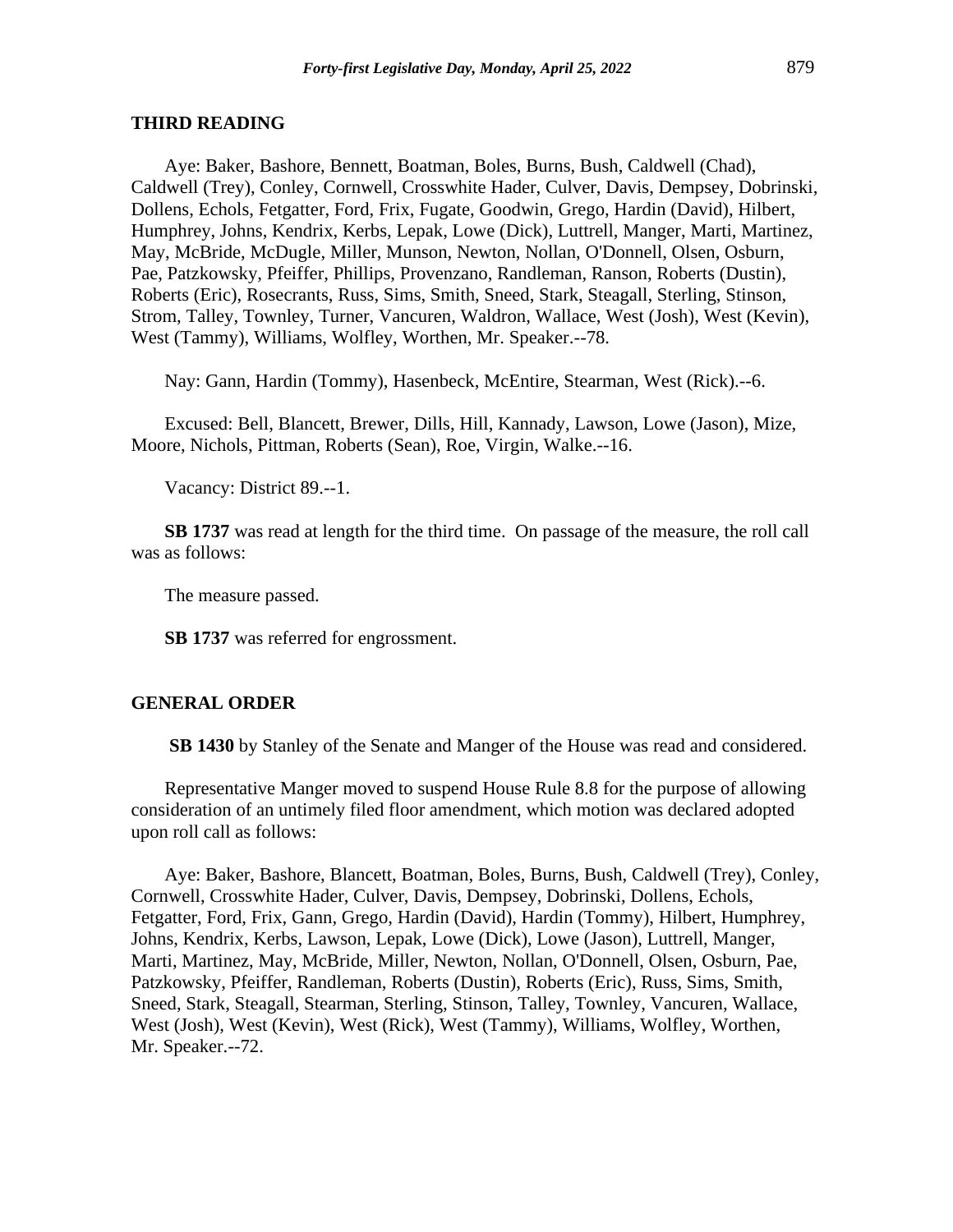Excused: Bell, Bennett, Brewer, Caldwell (Chad), Dills, Fugate, Goodwin, Hasenbeck, Hill, Kannady, McDugle, McEntire, Mize, Moore, Munson, Nichols, Phillips, Pittman, Provenzano, Ranson, Roberts (Sean), Roe, Rosecrants, Strom, Turner, Virgin, Waldron, Walke.--28.

Vacancy: District 89.--1.

Representative Manger moved to amend **SB 1430** by striking the title, the enacting clause, the entire bill and inserting in lieu thereof a floor substitute, which floor substitute was declared adopted.

Representative Manger moved that **SB 1430** be advanced from General Order, which motion was declared adopted.

# **THIRD READING**

**SB 1430** was read at length for the third time. On passage of the measure, the roll call was as follows:

Aye: Baker, Bashore, Bennett, Boatman, Boles, Burns, Bush, Caldwell (Chad), Caldwell (Trey), Conley, Cornwell, Crosswhite Hader, Culver, Davis, Dempsey, Dills, Dobrinski, Echols, Fetgatter, Ford, Frix, Goodwin, Grego, Hardin (David), Hasenbeck, Hilbert, Hill, Humphrey, Johns, Kendrix, Kerbs, Lawson, Lowe (Dick), Lowe (Jason), Luttrell, Manger, Marti, Martinez, May, McBride, McDugle, McEntire, Miller, Moore, Munson, Nollan, O'Donnell, Osburn, Pae, Patzkowsky, Pfeiffer, Phillips, Randleman, Roberts (Dustin), Roberts (Eric), Roe, Rosecrants, Russ, Sims, Smith, Sneed, Stark, Steagall, Sterling, Stinson, Strom, Talley, Townley, Vancuren, Wallace, West (Josh), West (Kevin), West (Tammy), Williams, Wolfley, Worthen, Mr. Speaker.--77.

Nay: Blancett, Dollens, Fugate, Gann, Hardin (Tommy), Olsen, Ranson, Stearman, Turner, Waldron, Walke, West (Rick).--12.

Excused: Bell, Brewer, Kannady, Lepak, Mize, Newton, Nichols, Pittman, Provenzano, Roberts (Sean), Virgin.--11.

Vacancy: District 89.--1.

The measure passed.

**SB 1430** was referred for engrossment.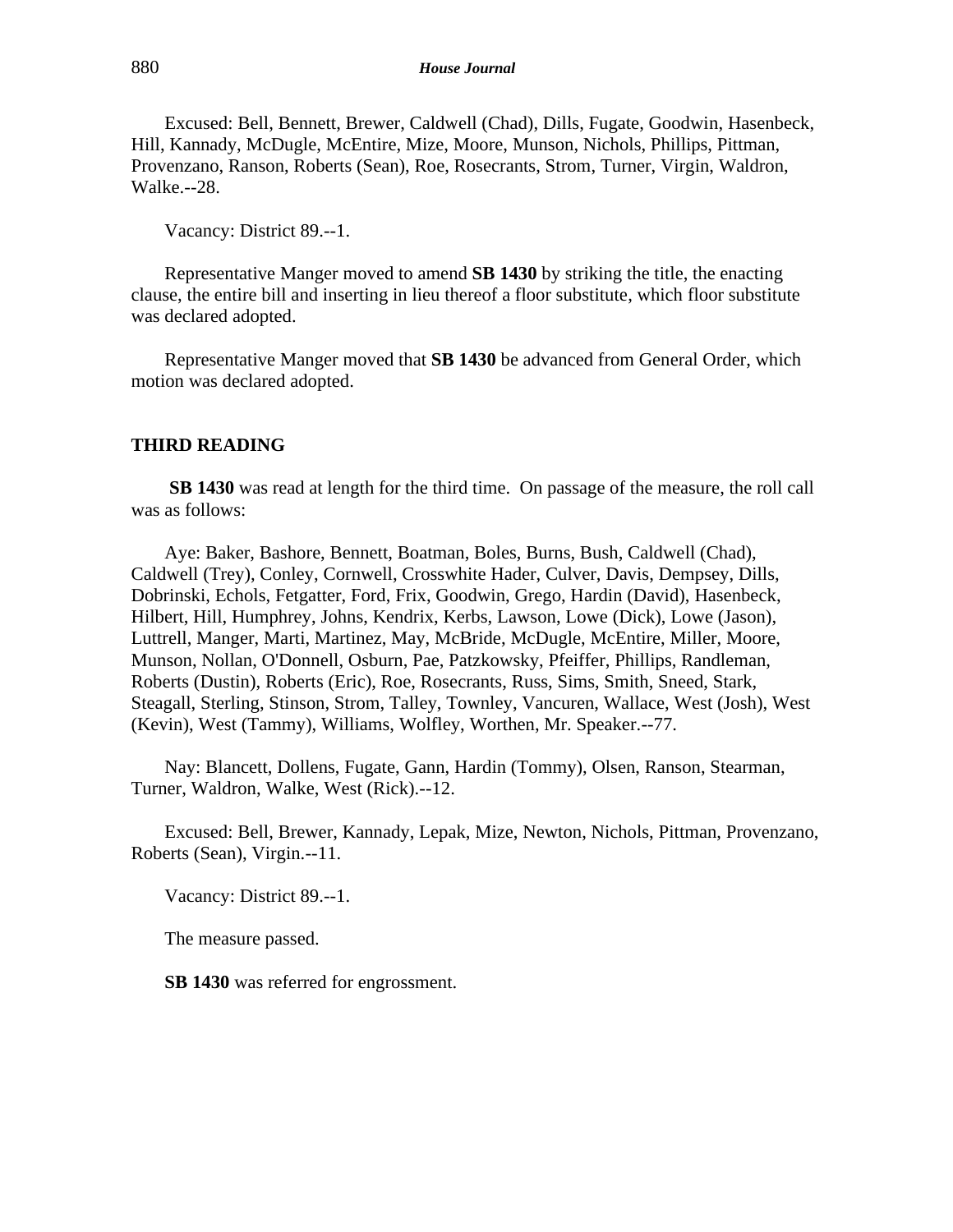# **GENERAL ORDER**

**SB 1565** by Weaver of the Senate and Ford of the House was read and considered.

Representative Ford moved that **SB 1565** be advanced from General Order, which motion was declared adopted.

# **THIRD READING**

**SB 1565** was read at length for the third time. On passage of the measure, the roll call was as follows:

Aye: Baker, Bashore, Boatman, Boles, Burns, Bush, Caldwell (Chad), Caldwell (Trey), Cornwell, Crosswhite Hader, Culver, Davis, Dempsey, Dills, Dobrinski, Echols, Fetgatter, Ford, Frix, Fugate, Grego, Hardin (David), Hasenbeck, Hilbert, Hill, Humphrey, Johns, Kendrix, Kerbs, Lawson, Lowe (Dick), Lowe (Jason), Luttrell, Manger, Marti, Martinez, May, McBride, McDugle, McEntire, Miller, Moore, Newton, Nollan, O'Donnell, Olsen, Osburn, Pae, Patzkowsky, Pfeiffer, Randleman, Roberts (Dustin), Roberts (Eric), Roe, Russ, Sims, Smith, Sneed, Stark, Steagall, Sterling, Stinson, Strom, Talley, Townley, Vancuren, Wallace, West (Josh), West (Kevin), West (Tammy), Williams, Wolfley, Worthen, Mr. Speaker.--74.

Nay: Bennett, Blancett, Dollens, Gann, Goodwin, Hardin (Tommy), Munson, Provenzano, Ranson, Rosecrants, Stearman, Turner, Waldron, Walke, West (Rick).--15.

Excused: Bell, Brewer, Conley, Kannady, Lepak, Mize, Nichols, Phillips, Pittman, Roberts (Sean), Virgin.--11.

Vacancy: District 89.--1.

The measure passed.

The Presiding Officer signed, in open session, Engrossed **SB 1565** and ordered same returned to the Honorable Senate.

#### **MESSAGES FROM THE SENATE**

Announcing the concurrence of Senate in **HAs** to **SB 709** and the passage of said measure, as amended thereby.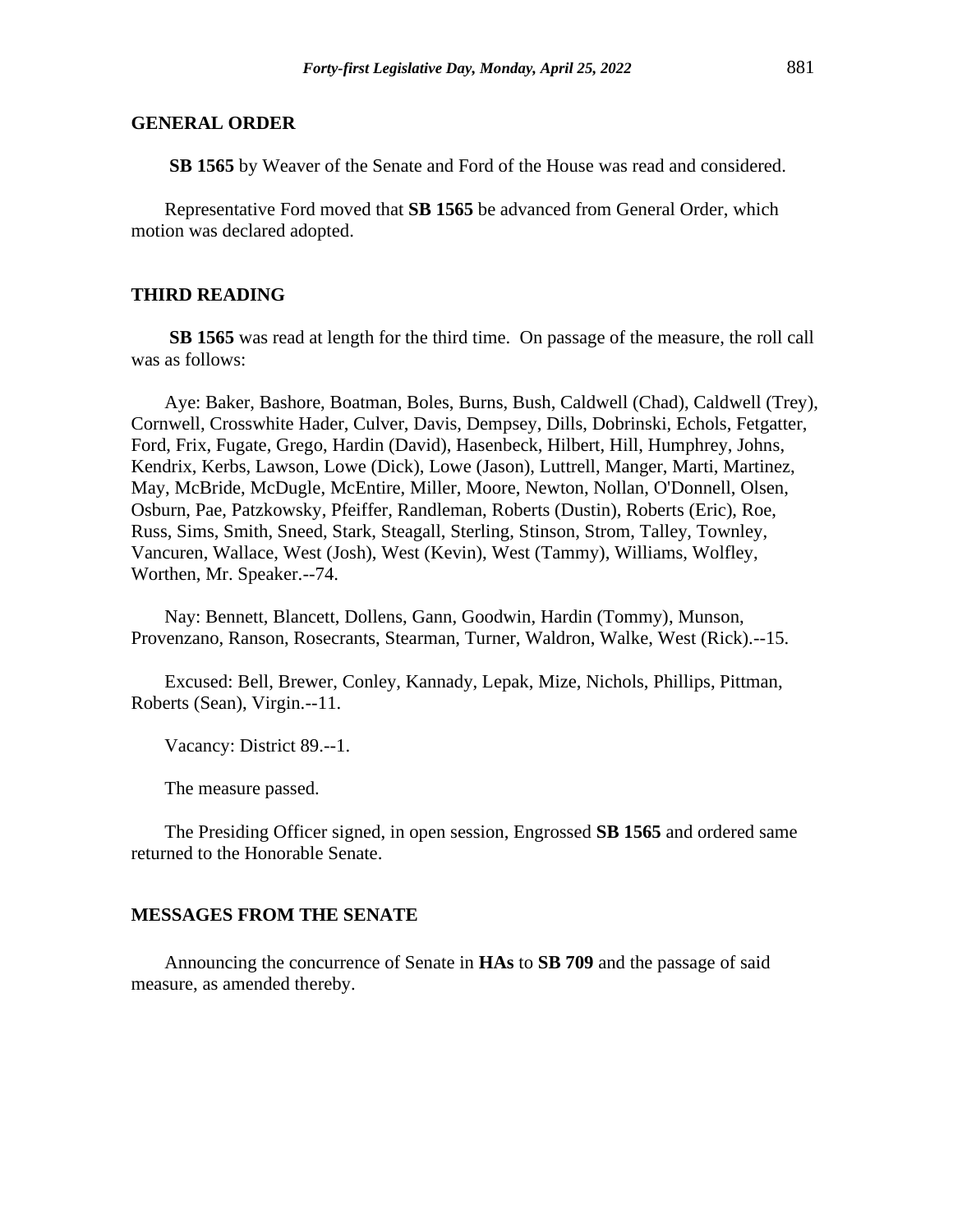# **Transmitting enrolled measures**

Advising fourth reading of and transmitting for signature Enrolled **SBs 709, 1100** and **1283**.

The above-numbered enrolled measures were, after fourth reading, properly signed and ordered returned to the Honorable Senate.

# **Returning engrossed measures**

Announcing the passage of **HBs 1067,** Coauthored by Senator Stephens and Representative Provenzano, **1964, 2996, 3021, 3040, 3134,** Coauthored by Representative McDugle, **3344, 3615,** Remove as author Senator Rosino, Authored by Senator Taylor, **3709, 3835** and **3867**.

The above-numbered measures were referred for enrollment.

# **RESOLUTIONS**

The following was introduced and read:

**HCR 1020** − By McCall of the House and Treat of the Senate. A Concurrent Resolution celebrating Bob Stoops.

# **MESSAGES FROM THE GOVERNOR**

Advising of his approval of **HBs 3024, 3045, 3065, 3070, 3132, 3135, 3150, 3195, 3217, 3381, 3450, 3970, 4141, 4188, 4352, 4353** and **4455** on April 25, 2022.

# **CHANGE IN AUTHORSHIP**

The following measures had a change in principal House author:

**SB 688 -** Remove Representative Humphrey as principal House author and substitute with Representative Conley

**SB 774 -** Remove Representative McDugle as principal House author and substitute with Representative Stinson

**SB 1311 -** Remove Representative Kannady as principal House author and substitute with Representative Moore

**SB 1322 -** Remove Representative Caldwell (Chad) as principal House author and substitute with Representative Martinez

**SB 1340 -** Remove Representative Kannady as principal House author and substitute with Representative West (Kevin)